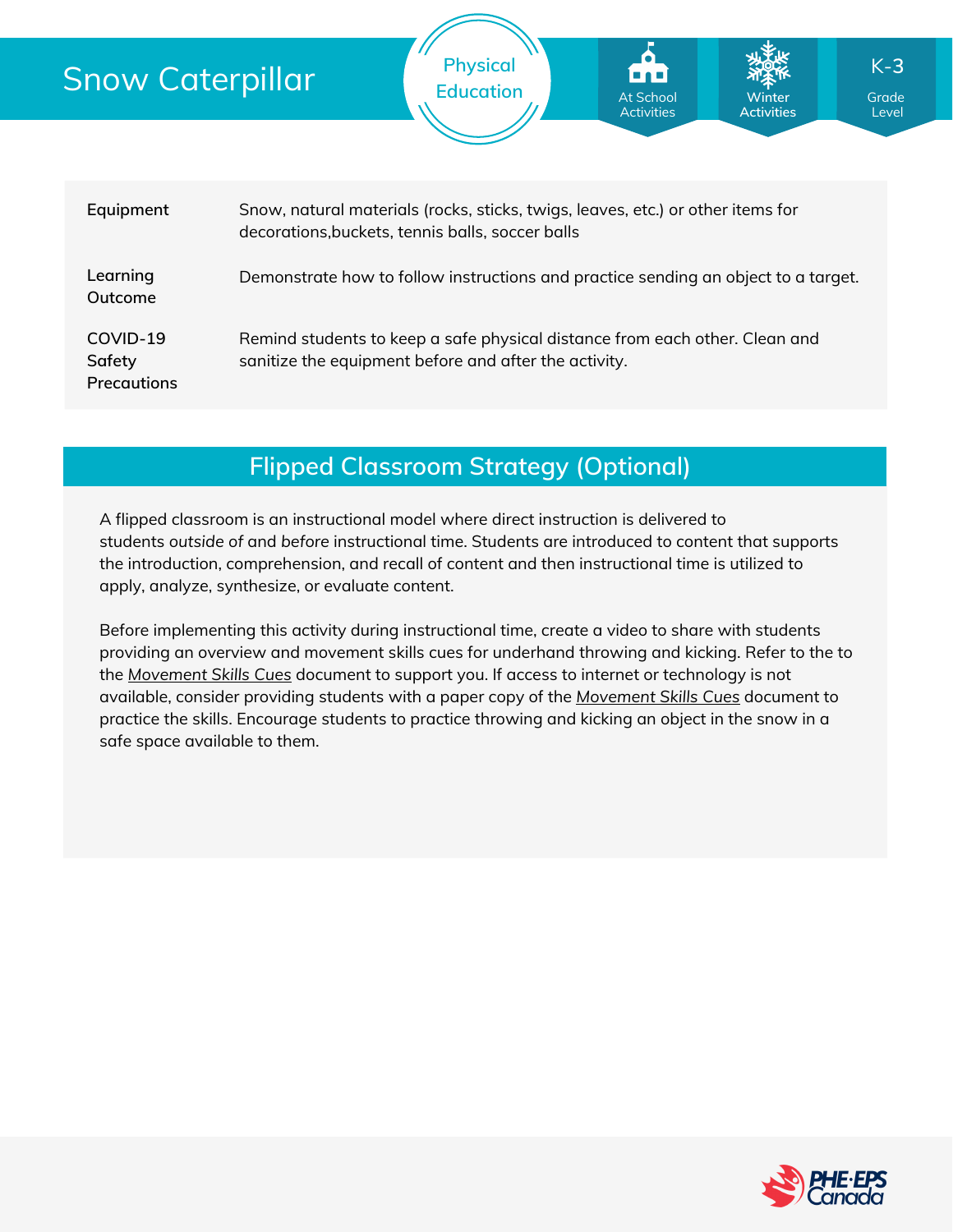# Snow Caterpillar

**Physical** Education **At School Marson Constant** 

### **Activity Description**

Choose a large outdoor space for the activity with access to a lot of snow. Set up an *Equipment Station* a few metres away from the playing area where students will travel back and forth to access supplies during the activity. In the *Equipment Station*, place a variety of natural elements (twigs, sticks, rocks, leaves, etc.) or other items that can be used to decorate snow. Spray bottles of water mixed with food colouring can be provided but ensure students can spray them without staining their mitts/gloves, etc. Set up a *Sending Station* in another area a few metres away from the playing area. Place buckets, tennis balls, and soccer balls in this station ensuring that some buckets are laid on their sides so students can kick a ball into them.

If utilizing a flipped classroom approach, remind students to apply the movement cues they learned or reviewed in the video or document. If not utilizing a flipped classroom approach, review the movement skill cues for underhand throwing and kicking. Provide each student with a ball and encourage them to find a safe place away from others and practice these movements in the snow.

Ask students to stand in a line and provide them with a designated work space in the playing area. Each student will work to create a section of a giant snow caterpillar body by collecting, rolling, and packing snow into a ball. Once students have completed their sections, they will work together to connect their section to their peers' sections on either side of theirs.

Explain to students that they can now decorate their caterpillar sections with the materials found in the *Equipment Station*. Share with students that caterpillars like to eat – a lot! In order to choose an item to decorate their section, students must visit the *Sending Station* first to feed the caterpillar by underhand throwing or kicking a ball into the buckets (caterpillar mouths). If students are not successful on their first attempt, encourage them to move closer or place the ball in the bucket. Once they have done so, they can move to the *Equipment Station* and choose one item to decorate their caterpillar. Students continue to move between the *Sending Station* and the *Equipment Station* until they are satisfied with the decoration of their caterpillar section. When complete, measure the length of the snow caterpillar and ask students if their snow caterpillar needs some friends and build some more!



Level

K-**3**

**Winter Activities**

At School Activities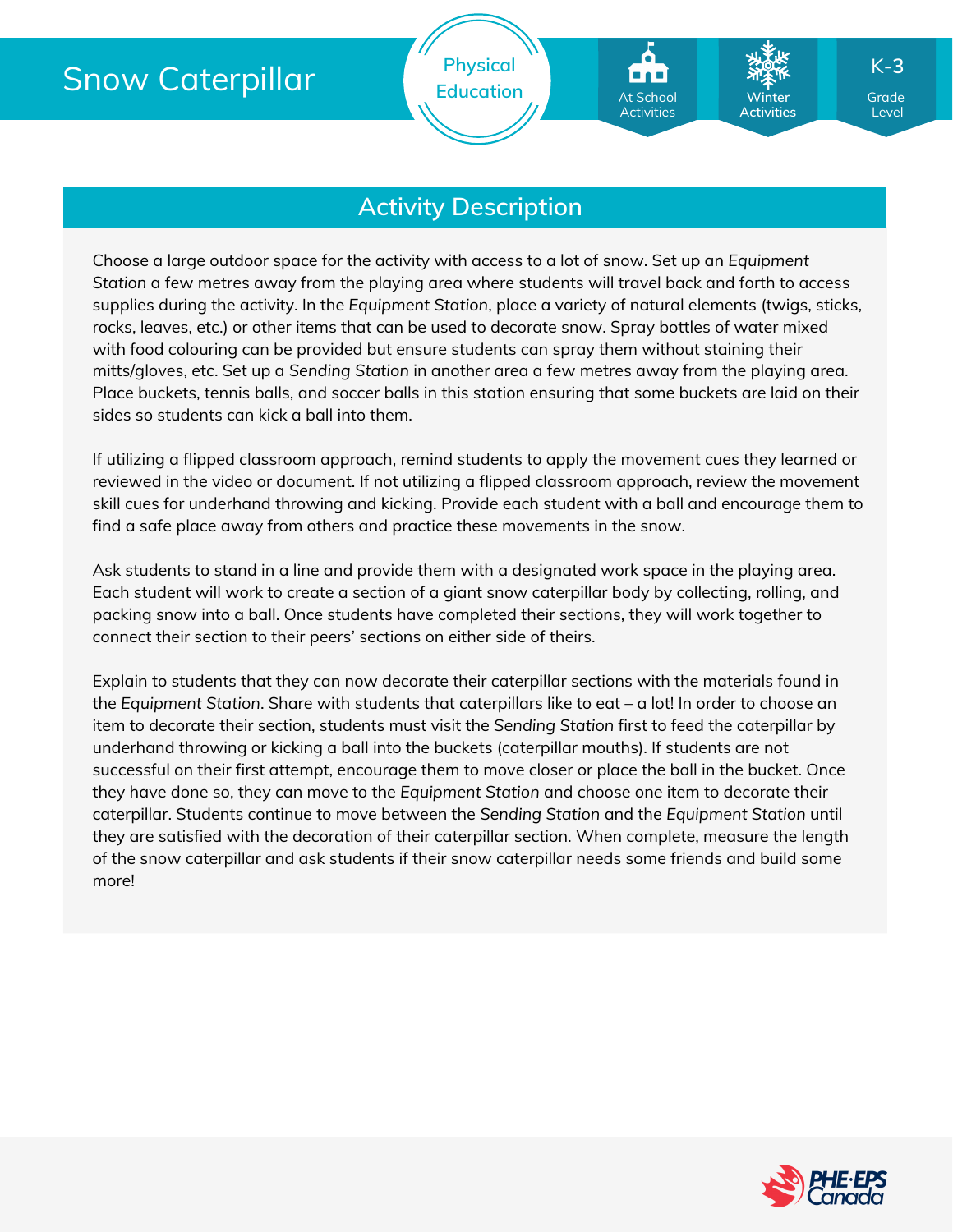# Snow Caterpillar

**Physical** Education **At School** Winter Grade

At School **Activities** 

**Winter Activities**

*What did you enjoy most about this activity?*

reflection questions below and discuss the

answers together.

Reflection is important to support learning during physical education. Consider asking students the

*What did you do with your eyes when you were throwing or kicking the ball into the bucket?*

K-**3**

Level

## **Physical Education Competencies Reflection Questions**



#### **MOVE**

**Develop psychomotor skills, tactics, and strategies that facilitate a variety of physical activities across diverse environments.**



#### **THINK**

**Develop cognitive skills and strategies for a variety of movement contexts that facilitate critical thinking, decision making, and problem solving.**



#### **FEEL**

**Develop affective skills and strategies that facilitate healthy and safe relationships with themselves, with others, and with their environment.**

#### **ACT**

**Practice behaviour skills and strategies that facilitate movement competence and confidence.**



## **Inclusion Considerations**

Modifications can be made to a variety of activity components to ensure inclusion. As you plan activities, consider how everyone can be involved and how to modify or adapt the activities to ensure the full inclusion of all. The STEP framework provides modifications to the following activity components space, task, equipment, and people.

|                                                                                                 | Space | Task                                        | Equipment                                                       | P | People                                                     |
|-------------------------------------------------------------------------------------------------|-------|---------------------------------------------|-----------------------------------------------------------------|---|------------------------------------------------------------|
| Reduce the distance<br>students must travel to<br>the Equipment Station<br>and Sending Station. |       | Students roll the ball into<br>the buckets. | Students use an<br>implement to push the<br>ball to the bucket. |   | Students complete<br>their caterpillar<br>sectionin pairs. |